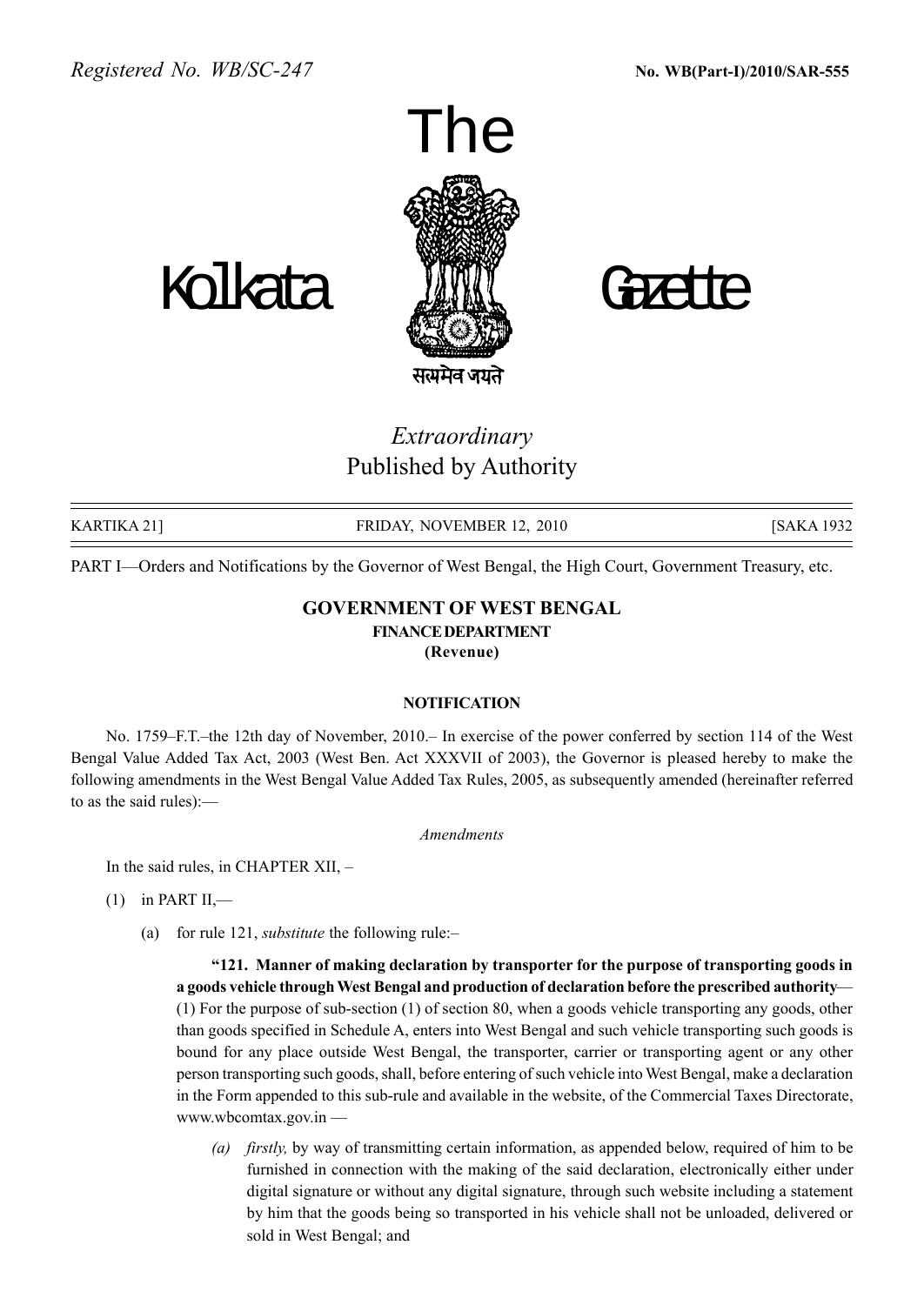$\equiv$ 

(b) secondly, by way of generating electronically the paper form of the declaration, created on the basis of the information which has been successfully transmitted by him electronically under clause (a).

# INFORMATION INCLUDING A STATEMENT TO BE TRANSMITTED UNDER CLAUSE (a) OF SUB-RULE (1) OF RULE 121.

| 1              | NAME OF THE TRANSPORTER                     |  |
|----------------|---------------------------------------------|--|
| 2              | ADDRESS OF THE TRANSPORTER                  |  |
| $\overline{3}$ | ENROLMENT CERTIFICATE NO., IF ANY, UNDER    |  |
|                | THE W.B.V.A.T. ACT, 2003/UNDER THE W.B.S.T. |  |
|                | ACT, 1994                                   |  |
| $\overline{4}$ | REGISTRATION CERTIFICATE NO. OF THE         |  |
|                | <b>VEHICLE</b>                              |  |
| 5              | <b>CHASIS NO. OF VEHICLE</b>                |  |
| 6              | <b>ENGINE NO. OF VEHICLE</b>                |  |
| $\tau$         | NAME OF VEHICLE OWNER                       |  |
| 8              | ADDRESS OF VEHICLE OWNER                    |  |
| 9              | ORIGINATING PLACE OF THE VEHICLE            |  |
| 10             | ORIGINATING DISTRICT                        |  |
| 11             | ORIGINATING STATE                           |  |
| 12             | DESTINATION PLACE OF THE VEHICLE            |  |
| 13             | DESTINATION DISTRICT                        |  |
| 14             | <b>DESTINATION STATE</b>                    |  |
| 15             | NAME OF CONSIGNOR OF THE DEPARTURE          |  |
|                | <b>STATE</b>                                |  |
| 16             | TIN OF THE CONSIGNOR                        |  |
| 17             | NAME OF CONSIGNEE OF THE DESTINATION        |  |
|                | <b>STATE</b>                                |  |
| 18             | TIN OF THE CONSIGNEE                        |  |
| 19             | ENTRY LOCATION IN WEST BENGAL               |  |
| 20             | EXIT LOCATION FROM WEST BENGAL              |  |
| 21             | PROMINENT LOCATIONS IN THE ROUTE            |  |
| 22             | APPROXIMATE ENTRY DATE IN WEST BENGAL       |  |
| 23             | APPROXIMATE EXIT DATE FROM WEST BENGAL      |  |
| 24             | TOTAL NO. OF BILLS/INVOICES                 |  |
| 25             | DESCRIPTION OF GOODS                        |  |
| 26             | QUANTITY/TOTAL NO. OF ITEMS                 |  |
| 27             | VALUE OF THE GOODS                          |  |
| 28             | PLACE OF TRANSHIPMENT (IF ANY)              |  |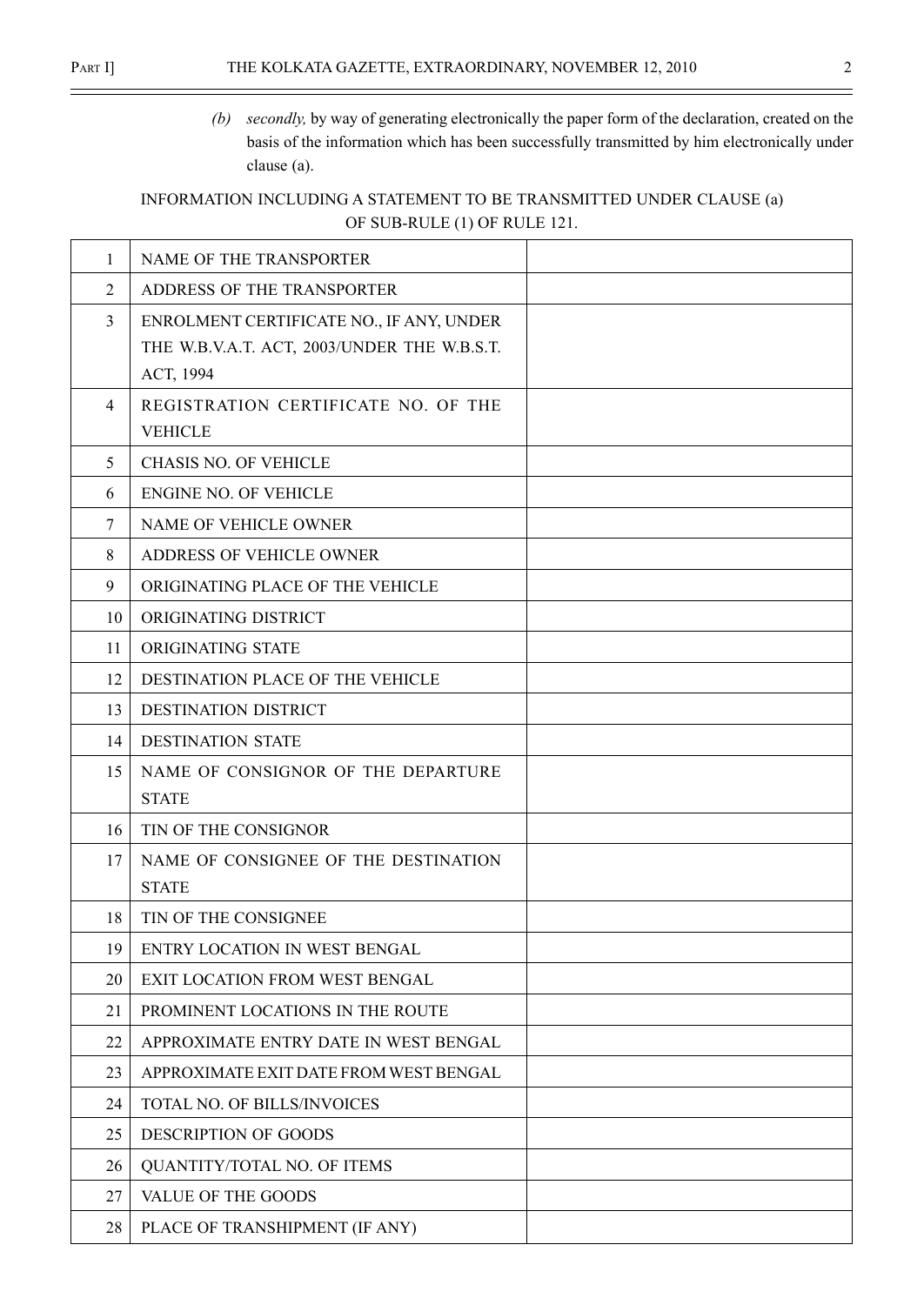#### DECLARATION

I, the transporter/\* carrier/\*transporting agent, do hereby declare that the information furnished above are correct to the best of my knowledge and belief The goods bound for a destination outside West Bengal, transported in this vehicle No. ................................................................ shall not be unloaded, delivered or sold in West Bengal.

I further declare that the consignment of goods carried by me on the strength of Transit Declaration Form issued on the previous occasion, on our declaration, has \*duly/\* not yet exited from West Bengal.

| Date of issue | signature |
|---------------|-----------|
| Place         | status    |

\*Strike out whichever is inapplicable.

### FORM OF DECLARATION

## [\*See sub-rule (1) of rule 121 of the West Bengal Value Added Tax Rules, 2005]

## TRANSIT DECLARATION NUMBER: DATE OF ISSUE:

## VALID UPTO: SALID UPTO: SALIDATED UPTO : SALIDATED UPTO : SALIDATED UPTO : SALIDATED UPTO : SALIDATED UPTO : SALIDATED UPTO : SALIDATED UPTO : SALIDATED UPTO : SALIDATED UPTO : SALIDATED UPTO : SALIDATED UPTO : SALIDATED U

| 1              | NAME OF THE TRANSPORTER                |  |
|----------------|----------------------------------------|--|
| $\overline{2}$ | ADDRESS OF THE TRANSPORTER             |  |
| 3              | REGISTRATION CERTIFICATE NO. OF THE    |  |
|                | <b>VEHICLE</b>                         |  |
| $\overline{4}$ | ORIGINATING PLACE OF VEHICLE           |  |
| 5              | ORIGINATING DISTRICT                   |  |
| 6              | ORIGINATING STATE                      |  |
| 7              | DESTINATION PLACE OF THE VEHICLE       |  |
| 8              | <b>DISTINATION DISTRICT</b>            |  |
| 9              | <b>DESTINATION STATE</b>               |  |
| 10             | ENTRY LOCATION IN WEST BENGAL          |  |
| 11             | <b>EXIST LOCATION FROM WEST BENGAL</b> |  |
| 12             | NAME OF THE CONSIGNOR OF THE DEPARTURE |  |
|                | <b>STATE</b>                           |  |
| 13             | TIN OF THE CONSIGNOR                   |  |
| 14             | NAME OF CONSIGNEE OF THE DESTINATION   |  |
|                | <b>STATE</b>                           |  |
| 15             | TIN OF THE CONSIGNEE                   |  |
| 16             | APPROXIMATE ENTRY DATE IN WEST BENGAL  |  |
| 17             | APPROXIMATE EXIT DATE FROM WEST BENGAL |  |
| 18             | TOTAL NO. OF BILLS/INVOICES            |  |
| 19             | <b>DESCRIPTION OF GOODS</b>            |  |
| 20             | QUANTITY/TOTAL NO. OF ITEMS            |  |
| 21             | VALUE OF THE GOODS                     |  |
| 22             | PLACE OF TRANSHIPMENT (IF ANY)         |  |
|                |                                        |  |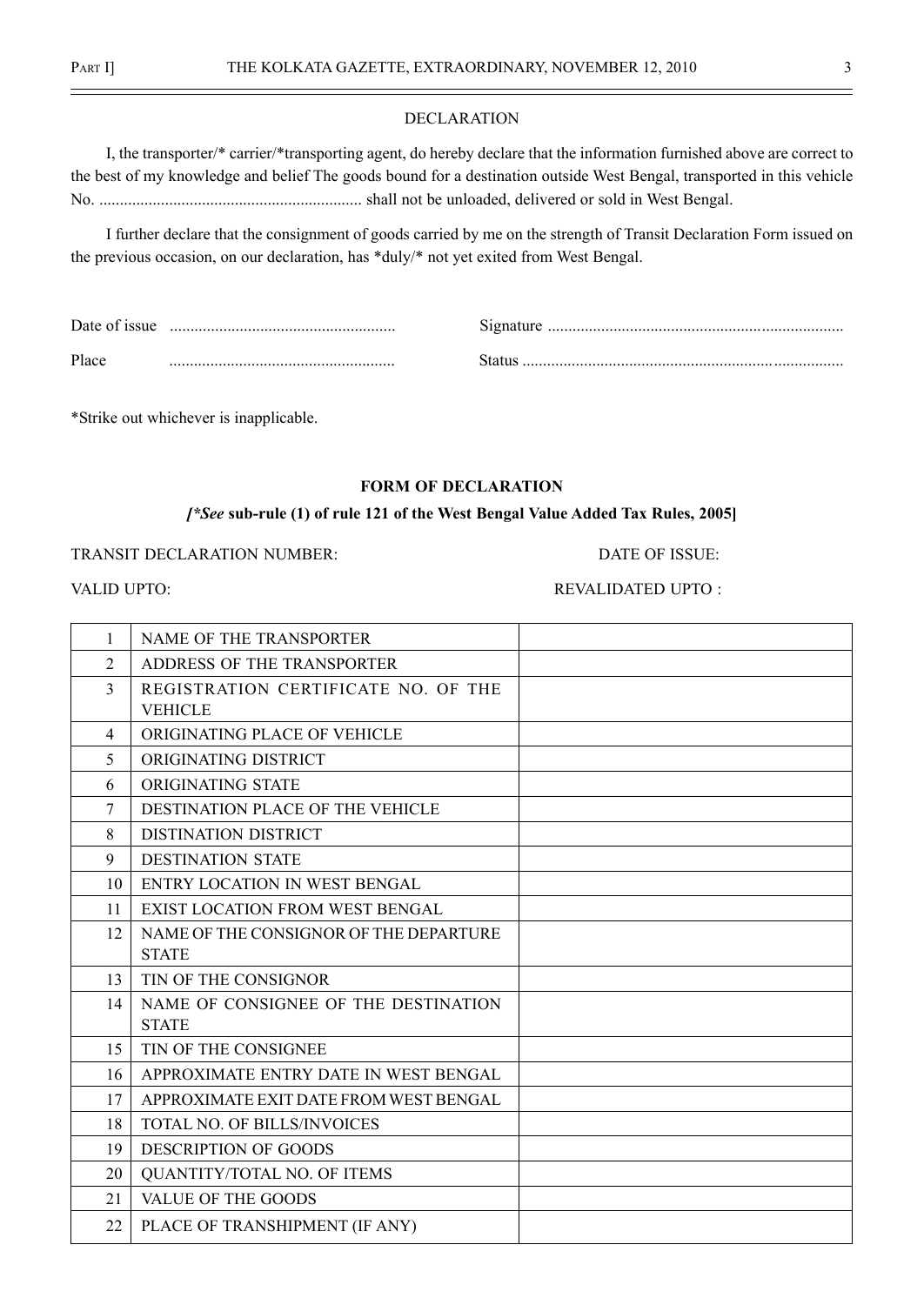#### DECLARATION

I, the \*transporter/\*carrier/\*transporting agent, do hereby declare that the information furnished above are correct to the best of my knowledge and belief. The goods bound for a destination outside West Bengal, transported in this vehicle No. ................................................................ shall not be unloaded, delivered or sold in West Bengal.

I further declare that the consignment of goods carried by me on the strength of Transit Declaration Form issued on the previous occasion, on our declaration, has \*duly/\* not yet exited from West Bengal.

| Date of issue | Signature |
|---------------|-----------|
| Place         |           |

\* Please, strike out whichever is inapplicable.

(2) The transporter, carrier or transporting agent or any other person shall enter from any place in West Bengal with the valid declaration, in paper from, made by him as per the provisions of sub-section (1) of section 80 together with the copy of the invoice, consignment note or delivery note in respect of the goods being transported in the goods vehicle and shall produce the said declaration including those documents-

- (a) before the Joint Commissioner, Deputy Commissioner, Sales Tax Officer or Assistant Sales Tax Officer, as the case maybe, posted at the Checkpost, when the goods vehicle transporting the goods is intercepted by such authority at the Checkpost; or
- (b) before such other Joint Commissioner, Deputy Commissioner, Sales Tax Officer or Assistant Sales Tax Officer, as may be authorized by the Commissioner in this behalf, who may intercept such goods vehicle at any other place, when the goods vehicle transporting the goods is intercepted by such authority at any other place.";
- (b) for rule 122, *substitute* the following rule: $\rightarrow$

ì122. Countersigning of declaration made in respect of goods transported throughWest Bengal-The declaration made by a transporter, carrier transporting agent or any other person under sub-rule(l) of rule 121 and produced before any authority referred to in sub-rule(2) of that rule along with a copy of the invoice, consignment note or delivery note in respect of the goods being transported in the goods vehicle, shall, after noting down in the said declaration the date, time and place of interception of the goods vehicle, be countersigned by the Joint Commissioner, Deputy Commissioner, Sales Tax Officer or Assistant Sales Tax Officer, as the case may be, referred to in sub-rule(2) of rule 121, and the declaration along with other documents as aforesaid shall be returned to the transporter, carrier, transporting agent or any other person:

Provided that where the declaration made by the transporter, carrier or transporting agent or any other person as per the provisions of subsection (1) of section 80 has already been countersigned under this rule, such countersigned declaration shall not be countersigned again by the authority referred to in this rule where the goods vehicle transporting the goods, during its transit from the place of entry into West Bengal and ultimate exit of the goods vehicle outside West Bengal, is intercepted again by the said authority.";

(c) for rule 123, *substitute* the following rules:—

ì123. Revalidation of declaration generated electronically under sub-section (1) of section 8O.—The transporter, carrier, transporting agent or any other person shall, for the purpose of revalidation of the declaration generated by him electronically under sub-section(l) of section 80, make the application, as referred to in sub-section(lD) of section 80, electronically through the website of the Commercial Taxes Directorate, www.wbcomtax.gov.in.